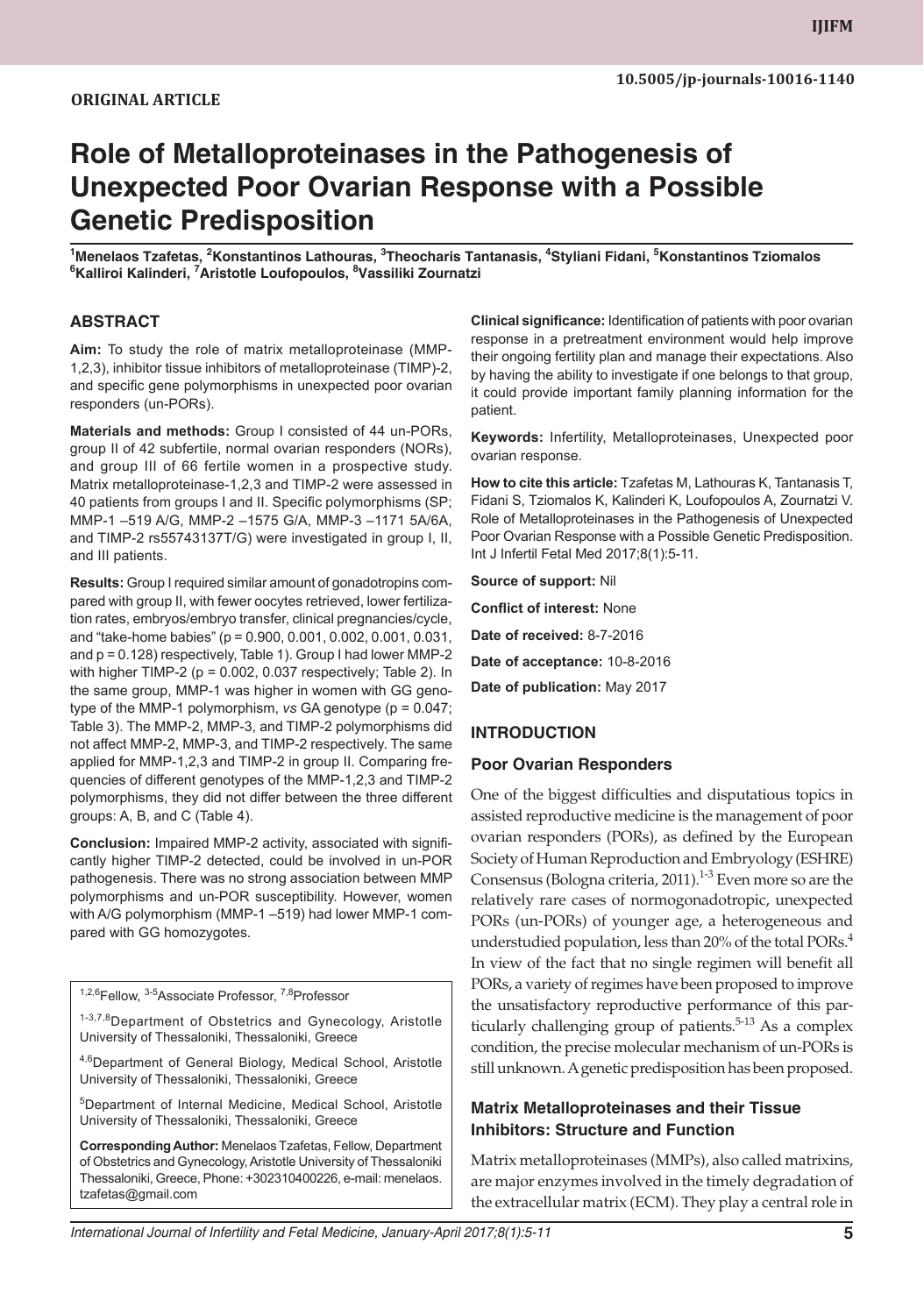many biological processes, such as angiogenesis, follicular development, implantation, and embryogenesis. They are also found intracellularly and may act on intracellular proteins. $14-17$  Currently, 23 MMP genes have been identified in humans. Loss of activity control may result in impaired wound healing, tissue repair, and remodeling in response to injury, e.g., after myocardial infarction and cancer. Their activities are regulated by tissue inhibitors of metalloproteinases (TIMPs).<sup>18,19</sup>

The balance between MMPs and TIMPs is critical for the eventual ECM remodeling in the tissue. Further studies have also indicated that members of the family called a disintegrin and metalloproteinase (ADAM or adamalysin family) participate too.<sup>20</sup> Most proMMPs are secreted from cells and activated extracellularly.<sup>21</sup>

#### **Tissue Inhibitors of Metalloproteinases**

Matrix metalloproteinase activities in the tissue are regulated by endogenous specific inhibitors (TIMPs) that bind MMPs in a 1:1 stoichiometry.<sup>22</sup> The balance between MMPs and TIMPs is critical for the eventual ECM remodeling of tissues and its disruption perturbs tissue homeostasis. Pathological changes of TIMP levels are considered to be important because they directly affect the level of MMP activity. Four TIMPs are found in humans (TIMP-1, TIMP-2, TIMP-3, TIMP-4). Although they are separate gene products, each TIMP inhibits most members of the MMP family.<sup>23</sup>

#### **MMPs as Mediators of Reproductive Function**

Remodeling of the ECM is a prerequisite for many physiological and pathological processes. Examples of ECM remodeling by MMPs during normal physiological processes within the reproductive system include follicular growth and ovulation, corpus luteum formation and regression, endometrial remodeling at menstruation, blastocyst outgrowth, trophoblast invasion, uterine involution, and mammary growth and involution.<sup>24,25</sup>

Tissue remodeling and angiogenesis in the follicular wall with continuous and steadily increasing blood flow are essential for proper follicular development. They may be prevented by inhibition of certain key MMPs.<sup>26</sup> Initial attempts, however, to detect MMP activity within periovulatory ovarian tissues were unsuccessful owing to the presence of TIMPs, including a2-macroglobulin. $^{27}$ More recently, experimental studies have indicated that excessive TIMP-1 is associated with ovulatory dysfunction. Rats with endometriosis treated with the TIMP-1 function-blocking antibody had significantly more follicles and corpus luteals (CLs) than the rest or in comparison to the TIMP-1-treated endometriosisfree rats.<sup>28</sup>

The aim of this study was to investigate possible involvement of certain MMPs (1,2,3) and their inhibitors (TIMP-2) in the understudied pathophysiology of un-PORs. In view of the absence of relevant data and with a view to distinguish potential genetic variants associated with un-PORs, attempts have been made to explore their relevance with specific MMP-gene polymorphisms.

#### **MATERIALS AND METHODS**

Three groups of women were studied: Group I consisted of 44 *in vitro* fertilization (IVF)/intracytoplasmic sperm injection (ICSI)-treated patients with un-POR, and group II (controls) of 42 normal ovarian responders (NORs) on the same treatment (Table 1). All were normogonadotropic under 38. Group III (controls) consisted of 66 women of proven fertility with spontaneous conception and delivery.

Serum MMP-1,2,3 and TIMP-2 levels were assessed in groups I and II using enzyme-linked immunosorbent assay method (R&D Systems, Inc, Minneapolis, MN, USA). In addition, women of all three groups were subjected to polymerase chain reaction-restriction fragment length polymorphism genetic analysis following deoxyribonucleic acid extraction from the peripheral blood. The following genetic polymorphisms were studied in relation in to Adenine (A) Guanine (G) Thiamine (T) Cytosine (C): –519 A/G for MMP-1, –1575 G/A for MMP-2, –1171 5A/6A for MMP-3, and rs55743137 T/G for TIMP-2.

The restriction enzymes used were KpnI for MMP-1 –519 A/G, Tsp45I for MMP-2 –1575 G/A, TthlllI for MMP-3 –1171 5A/6A, and AluI for TIMP-2 rs55743137T/G polymorphisms.

#### **RESULTS**

Patients in both groups I (un-PORs) and II (NORs) were normogonadotropics with no significant differences in basal follicle-stimulating hormone (FSH), luteinizing hormone (LH), and anti-mullerian hormone (AMH) levels  $(p = 0.075, p = 0.883,$  and  $p = 0.084$  respectively). Final E2 were significantly higher in group II, as expected ( $p = 0.001$ ) (Table 1). The amount of gonadotropins administered was similar ( $p = 0.900$ ). The oocytes retrieved, embryos/ embryo transfer (ET), per-cycle clinical pregnancies, and fertilization rates were lower in group  $I (p = 0.001, p = 0.001, p = 0.001)$  $p = 0.031$ , and  $p = 0.002$  respectively).

The take-home babies/ET rate was almost two times higher in group II than in group I [47.5 *vs* 26.6% respectively;  $p = not$  significant (NS)]. Group I had lower MMP-2 and higher TIMP-2 compared with group II  $(p = 0.002$  and  $p = 0.037$  respectively; Table 2), with a trend for MMP-1 and MMP-3 levels to be higher in group I  $(p = 0.051$  and  $p = 0.088$  respectively).

Furthermore, in group I patients (un-PORs) subjected to genetic analysis, MMP-1 levels were higher in those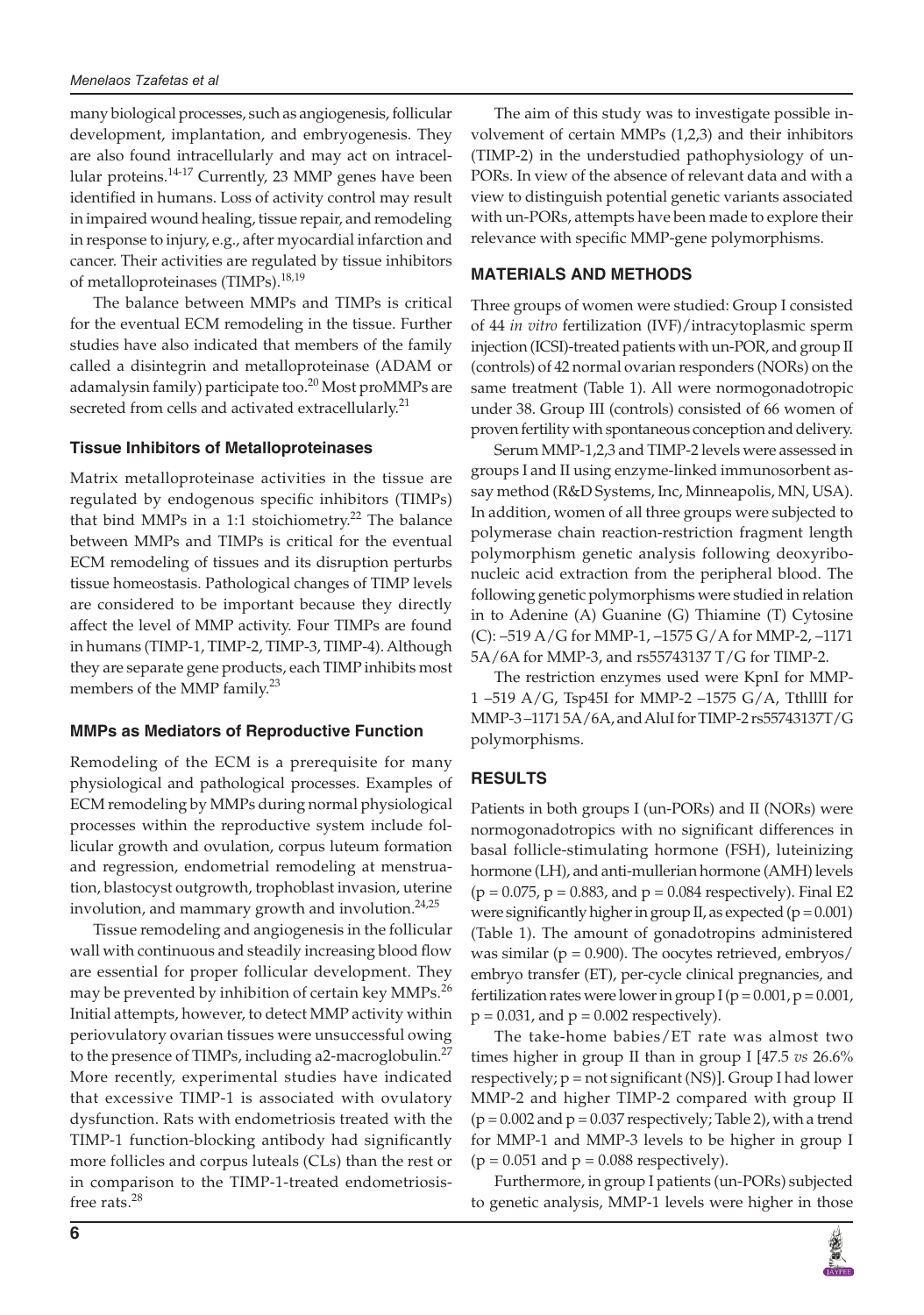*Role of Metalloproteinases in the Pathogenesis of un-POR with a Possible Genetic Predisposition*

| Table 1: Clinical characteristics and IVF/ICSI results in young normogonadotrophic: (a) poor ovarian responders |  |
|-----------------------------------------------------------------------------------------------------------------|--|
| (PORs – group I) and (b) normal ovarian responders (NORs – group II)                                            |  |

|                                             | Group I (un-PORs)      | Group II (NORs)       | p-value |
|---------------------------------------------|------------------------|-----------------------|---------|
| Number of patients (n)                      | 44                     | 42                    |         |
| Age (years)                                 | $34.0 \pm 4.2$         | $32.7 \pm 3.6$        | 0.112   |
| Body mass index $(kg/m^2)$                  | $22.9 \pm 2.8$         | $23.6 \pm 2.6$        | 0.197   |
| FSH (basal) mIU/mL                          | $8.1 \pm 2.6$          | $7.6 \pm 2.4$         | 0.075   |
| LH/(basal) mIU/mL                           | $6.7 \pm 2.3$          | $6.6 \pm 2.3$         | 0.883   |
| AMH (any day) mIU/mL                        | $10.8 \pm 6.1$         | $12.2 \pm 7.3$        | 0.084   |
| E2 (hCG day) pg/mL                          | $573.5 \pm 363.9$      | $2,328.4 \pm 1,202.1$ | < 0.001 |
| Gonadotropines required units/patient pg/mL | $2,704.9 \pm 501.2$    | $2,684.6 \pm 915.2$   | 0.900   |
| No. of oocytes retrieved/patient            | $2.3 \pm 1.2$          | $11.7 \pm 4.6$        | < 0.001 |
| Number of embryos/ET (average)*             | $1.1 \pm 0.7$ (30 ETs) | $2.1 \pm 0.8$         | < 0.001 |
| Infertility duration (years-average)        | $5.0 \pm 2.9$          | $3.8 \pm 2.4$         | 0.044   |
| Previous IVF attempts (average)             | $2.4 \pm 1.2$          | $1.2 \pm 1.2$         | < 0.001 |
| Clinical pregnancy                          |                        |                       |         |
| Per cycle                                   | 29.5% [13/44]          | 54.76% (23/42)        | 0.031   |
| Per ET                                      | 43.3% (13/30]          | 57.5% (23/40)         | 0.351   |
| Cancellation rates                          | 31.8% (14/44)          | 7.14% (3/42)          | 0.009   |
| Fertilization rates                         | 67.3% (68/101)         | 82% (406/496)         | 0.002   |
| Implantation rates                          | 30% (15/50)            | 35.95% (32/89)        | 0.599   |
| Miscarriage rates/Clin. pregnancies         | 23.0% (3/13)           | 7.14% (2/28)          | 0.348   |
| Take-home-babies/ET                         | 26.6% (8/30)           | 47.5% (19/40)         | 0.128   |

\*There were no significant differences in embryo quality between groups I and II; hCG: Human chorionic gonadotropin

**Table 2:** Matrix metalloproteinase and TIMP levels in women in groups I (un-PORs) and II (NORs)

|         | Group $I(n = 40)$ | Group II ( $n = 40$ ) | p-value |
|---------|-------------------|-----------------------|---------|
| $MMP-1$ | $3.6 \pm 3.2$     | $2.3 \pm 2.2$         | 0.051   |
| $MMP-2$ | $62.3 \pm 17.8$   | $73.8 \pm 14.6$       | 0.002   |
| $MMP-3$ | $13.9 \pm 8.0$    | $11.2 \pm 5.9$        | 0.088   |
| TIMP-2  | $189.1 \pm 106.0$ | $150.2 \pm 43.4$      | 0.037   |
|         |                   |                       |         |

with the GG genotype of the MMP-1 polymorphism compared with women with the GA genotype ( $p = 0.047$ ; Table 3). Otherwise, the MMP-2, MMP-3, and TIMP-2 polymorphisms did not affect the levels of MMP-2, MMP-3, or TIMP-2.

In group II patients (NORs), unlike group I, the MMP-1,2,3 and TIMP-2 polymorphisms did not seem to exert any influence on the respected MMPs and TIMP-2 studied.

Finally, comparing the three main groups studied (I, II, and III) in total, there was no difference found in the frequencies of the different genotypes of the MMP-1,2,3, and TIMP-2 polymorphisms (Table 4). To our knowledge, similar studies on these rather understudied, un-POR patients have not been reported.

All data were analyzed with the statistical package Statistical Package for the Social Sciences (version 17.0; SPSS, Chicago, Illinois, USA). Data are presented as percentages for categorical variables and as mean and standard deviation for continuous variables. Differences in categorical variables between groups were assessed with the chi-square test. Differences in continuous variables between groups were assessed with one-way analysis of variance and *post hoc* tests were performed with the Holm–Šídák test. In all cases, a two-tailed  $p < 0.05$  was considered significant.

#### **DISCUSSION**

The pathophysiology of un-PORs appears heterogeneous and unresolved. A variety of etiological mechanisms have

|  | <b>Table 3:</b> MMP-1, MMP-2, MMP-3, and TIMP-2 in women with different genotypes in group I (un-PORs) |  |
|--|--------------------------------------------------------------------------------------------------------|--|
|--|--------------------------------------------------------------------------------------------------------|--|

|             | $AA (n = 14)$    | $GA (n = 19)$  | $GG (n = 8)$      | p-value | AA vs GA     | AA vs GG     | GA vs GG     |
|-------------|------------------|----------------|-------------------|---------|--------------|--------------|--------------|
| $MMP-1$     | $3.9 \pm 3.4$    | $2.8 \pm 2.4$  | $7.8 \pm 6.0$     | 0.049   | 0.720        | 0.167        | 0.047        |
|             | $GA (n = 20)$    |                | $GG (n = 16)$     |         | p-value      |              |              |
| $MMP-2$     | $62.2 \pm 16.0$  |                | $64.3 \pm 21.4$   |         | 0.735        |              |              |
|             | $5A5A(n = 7)$    | $5A6A(n = 20)$ | $6A6A(n = 9)$     | p-value | 5A5A vs 5A6A | 5A5A vs 6A6A | 5A6A vs 6A6A |
| MMP-3       | $12.4 \pm 6.1$   | $12.7 \pm 7.5$ | $15.8 \pm 9.8$    | 0.593   | 0.999        | 0.785        | 0.723        |
|             | $TG (n = 14)$    |                | $TT (n = 22)$     |         | p-value      |              |              |
| <b>TIMP</b> | $168.6 \pm 59.4$ |                | $198.8 \pm 133.1$ |         | 0.432        |              |              |

*International Journal of Infertility and Fetal Medicine, January-April 2017;8(1):5-11* **7**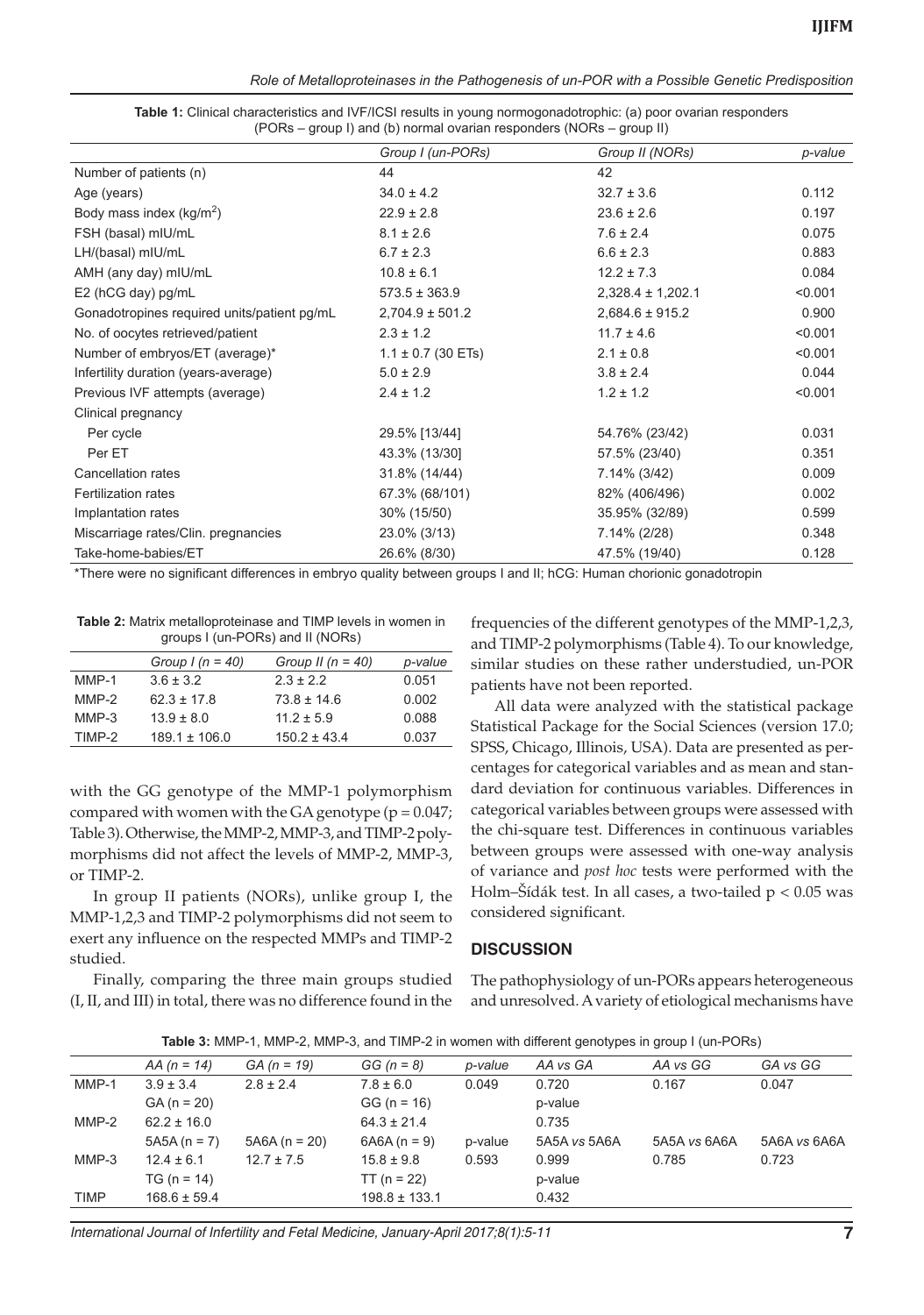**Table 4:** Frequencies of the different genotypes of the MMP-1, MMP-2, MMP-3 and TIMP-2 polymorphisms in groups I (subfertile un-PORs), II (subfertile NORs), and III (women of proven fertility)

|         | Group I    | Group II   | Group III  |         |
|---------|------------|------------|------------|---------|
|         | $(n = 44)$ | $(n = 37)$ | $(n = 66)$ | p-value |
| $MMP-1$ |            |            |            | 0.776   |
| A/A     | 34.1       | 45.9       | 40.9       |         |
| G/A     | 54.5       | 48.7       | 51.5       |         |
| G/G     | 11.4       | 5.4        | 7.6        |         |
| $MMP-2$ |            |            |            | 0.198   |
| A/A     | 0          | 5.4        | 3.0        |         |
| G/A     | 52.3       | 35.1       | 33.3       |         |
| G/G     | 47.7       | 59.5       | 63.7       |         |
| $MMP-3$ |            |            |            | 0.488   |
| 5A/5A   | 18.2       | 24.3       | 18.2       |         |
| 5A/6A   | 54.5       | 40.6       | 59.1       |         |
| 6A/6A   | 27.3       | 35.1       | 22.7       |         |
| TIMP-2  |            |            |            | 0.305   |
| G/G     | 0.0        | 5.4        | 1.5        |         |
| T/G     | 36.4       | 43.2       | 31.8       |         |
| T/T     | 63.6       | 51.4       | 66.7       |         |

been proposed, such as decreased number of FSH receptors in granulosa cells, $29$  defective signal transduction after FSH-receptor binding,<sup>30</sup> anti-FSH immunoglobulin (Ig)A and IgG potentially exerting a local FSH-antagonizing effect in maturing follicle, $31$  the presence of a specific FSH receptor-binding inhibitor in the follicular fluid, $32$ and possibly underlying occult theca cells deficiency.<sup>12</sup> Some are well established, some are still controversial, and some novel candidates may be identified in the near future.<sup>3</sup>

The balance between MMPs and TIMPs is decisive for the appropriate maintenance of tissues, and its disruption perturbs tissue homeostasis. Growth of an ovarian follicle culminating in ovulation or atresia and the development, maintenance, and regression of a corpus luteum are cyclic events that depend upon extensive remodeling of the ECM. The TIMP-1 contributes to ovarian anomalies in both MMP-dependent and -independent manner in a rat model.<sup>28</sup>

With regard to their selectivity, although TIMP-1,2,3,4, are separate gene products, each one inhibits most members of the MMP family. However, TIMP-1 shows higher affinity to MMP-1 and TIMP-2 binds most tightly to MMP-2. $23$ 

This study focuses on the expression of certain MMPs and their inhibitors on ovarian function and the evidence supporting a role for these enzymes in the process of impaired folliculogenesis in un-PORs, with a possible genetic predisposition. The significantly higher levels of the MMP-2 inhibitor TIMP-2 could be the reason for the compelling lower levels of MMP-2 seen in group I patients (PORs), resulting in impaired MMP-2 activity, a possible

cause of poor ovarian response (Table 2). With regard to the trend for higher MMP-1 and MMP-3 levels recorded in the same group ( $p = 0.051$  and  $p = 0.088$  respectively; Table 2), no adequate explanation could be attempted as their relevant inhibitors TIMP-1 and TIMP-3 were not assessed in this study. However, MMP-3, when not appropriately controlled, is involved in pathologically increased breakdown of ECM in various physiological processes, such as the complex implantation process and early embryonic development.<sup>24,25</sup>

The home-take babies/ET rate was almost two times higher in group II than in group I, but this difference did not reach significance, probably due to the small sample size (47.5 *vs* 26.6% respectively; p = NS) (Table 1).

The activity of MMPs is dependent on the gene encoding them. The existence of gene polymorphism determines the different expression level of these genes among individuals, which ultimately result in different phenotype of disease in a population. In the past decade, considerable efforts have been made to find out the relationship between MMP single-nucleotide polymorphism and the risk of various diseases.<sup>33</sup>

In this study, in PORs subjected to genetic analysis (group I), MMP-1 was higher in patients with the GG genotype of the MMP-1 polymorphism than in patients with the GA genotype ( $p = 0.047$ ; Table 3) with a possible involvement in the complex mechanism of un-POR due to the loss of balanced MMP-1 activity required in various physiological processes including folliculogenesis.<sup>25,26</sup> In the same group, MMP-2, MMP-3, and TIMP-2 polymorphisms did not affect the levels of MMP-2, MMP-3, or TIMP-2 respectively, neither the clinical outcome as a consequence.

In normal responders (NORs; group II), polymorphisms in all three MMP genotypes analyzed, unlike in PORs, did not seem to exert any influence on MMP-1,2,3, and TIMP-2 respectively, and on the end reproductive outcome.

Despite the markedly different profile and clinical outcome between the three groups analyzed (A, B, and C), the frequency of their polymorphisms did not differ (Table 4).

Genetic analyses using transgenic mice that have gain and loss of function of MMPs or of their endogenous inhibitors, the TIMPs, and pharmacogenetic studies with chemical inhibitors have begun to elucidate the roles that they play. It has been suggested that the expression of TIMP variants directed to specific metalloproteinases in a targeted tissue may be a potential therapeutic. Tissue inhibitors of metalloproteinase-1-treated rats had fewer follicles while CL- rats treated with the TIMP-1 functionblocking antibody had significantly more follicles and CLs.28 However, the results of different researches are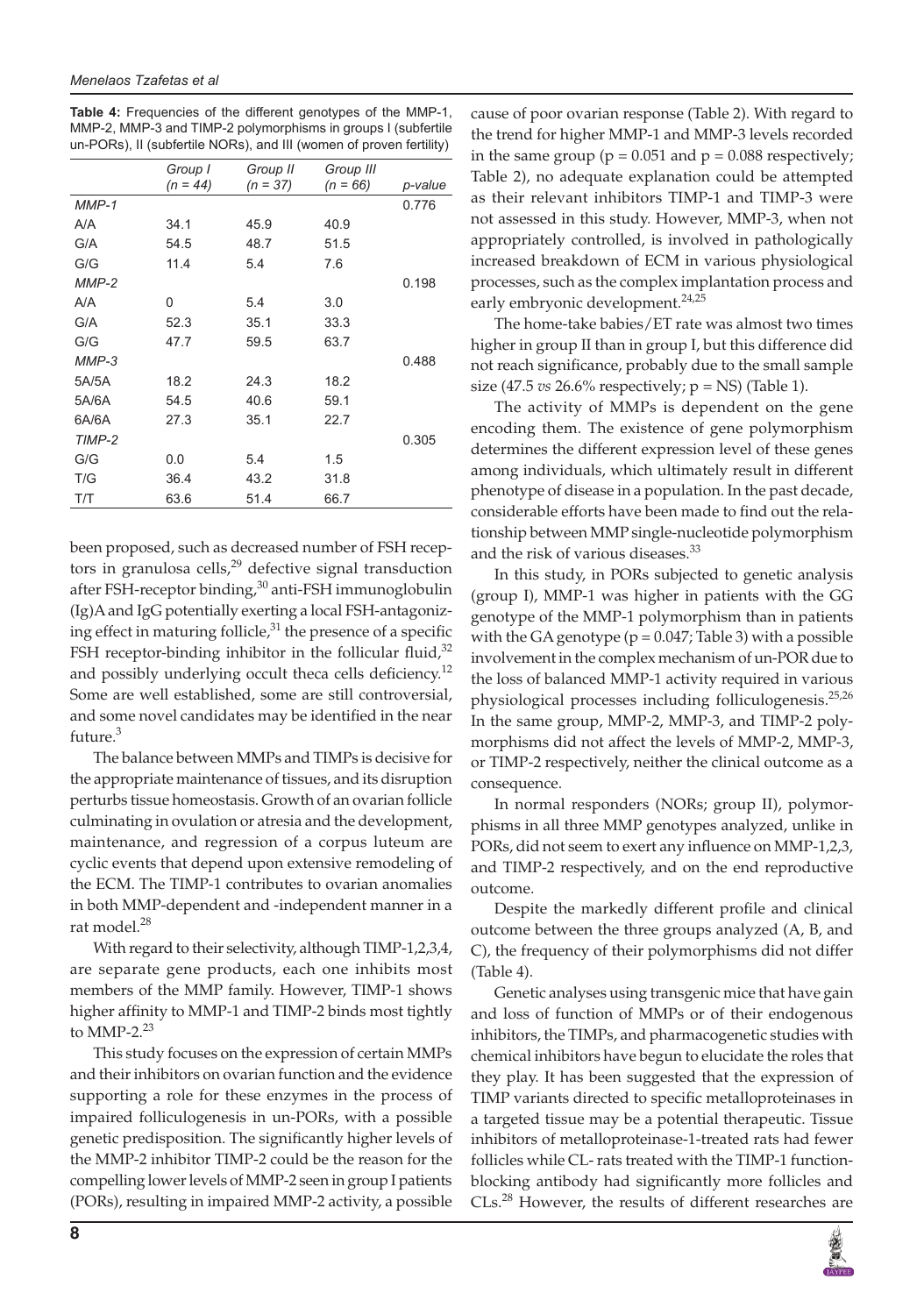not consistent. The function of MMPs is much more complex and subtle than straightforward demolition and the complexity of the role of MMPs in health and disease is evident.<sup>34</sup> Evidence existed that therapeutic inhibitors can potentiate therapy against cancer and other conditions with disrupted MMP/TIMP enzymatic milieu.<sup>35</sup> Several potent, orally available MMP inhibitors have been developed by a number of pharmaceutical companies and some were clinically tested for the treatment of arthritis or cancer, but none were found to be efficacious probably due to nonselective inhibition of metalloproteinases.<sup>36</sup> In addition, there are general concerns about the safety of synthetic MMP inhibitors mentioning as an example, the musculoskeletal problems caused by the broad-spectrum MMP inhibitor Marima-stat (British Biotech Pharmaceuticals, Oxford, UK).<sup>37</sup> However, there is a clear potential for the application of TIMPs as endogenous inhibitors with altered specificity, to allow targeting of specific proteinases. The fact that there are more than 50 similar metalloproteinases in humans (23 MMPs, 13 ADAMs, and 19 ADAMTSs) presents an additional challenge. As scientific understanding of the MMPs has advanced, therapeutic strategies focusing on regulating these enzymes by their specific TIMPs including gene transfer technologies have rapidly developed as a new therapeutic approach for the treatment of individual types of malignant as well as nontumorous conditions.34,38-41

Experimental studies showed that increased levels of TIMP-1 were deleterious to ovulation and embryo development and that "neutralizing" TIMP-1 restores fecundity. Thus, novel TIMP-1-modulating therapies may be developed to alleviate infertility,<sup>28,42-44</sup> with a potential to include cases with unexplained infertility and poor ovarian response. As already stressed, ECM as a whole has been found to cause regrowth and healing of tissue. In human fetuses, for example, the ECM works with stem cells to grow and regrow all parts of the human body, and fetuses can regrow anything that gets damaged in the uterus. In the light of pioneering regenerative medicine, the therapeutic potential of the ECM is being researched further as a device for tissue regeneration in humans.<sup>45</sup>

This study presents evidence for the involvement of MMPs and their inhibitors in ECM remodeling, supporting a role for these enzymes in the process of impaired folliculogenesis in un-PORs, with a possible genetic predisposition. To our knowledge, similar studies referring to PORs and un-PORs in particular have not been published. However, a more complete understanding of the expression, production, and regulation of follicular MMPs and TIMPs and of connective tissue remodeling, with a possible genetic predisposition, awaits further investigation.

### **CONCLUSION**

Women with un-POR had significantly lower MMP-2 due most probably to the significantly higher TIMP-2 levels detected. The MMP-2, MMP-3, and TIMP-2 polymorphisms did not affect MMP-2, MMP-3, or TIMP-2 respectively, and the same applied with the NORs in all three MMPs (1,2,3) and TIMP-2. The three main groups studied (I, II, and III), although with markedly different profile and clinical outcome, did not differ in the frequency of their polymorphisms analyzed (Table 4). However, subgroup I analysis showed that patients with A/G polymorphism (MMP-1 –519) had lower MMP-1 levels compared with GG homozygotes, indicating a possible higher genetic risk for certain un-PORs.

## **Clinical Significance**

Identification of patients with poor ovarian response in a pretreatment environment would help improve their ongoing fertility plan and manage their expectations. Also by having the ability to investigate if one belongs to that group, it could provide important family planning information for the patient.

## **REFERENCES**

- 1. Pellicer A, Ballester MJ, Serrano MD, Mir A, Serra-Serra V, Remohi J, Bonilla-Musoles FM. Aetiological factors involved in the low response to gonadotrophins in infertile women with normal basal serum follicle stimulating hormone levels. Hum Reprod 1994 May;9(5):806-811.
- 2. Ferraretti AP, La Marca A, Fauser BC, Tarlatzis B, Nargund G, Gianaroli L, ESHRE Working Group on Poor Ovarian Response Definition. ESHRE consensus on the definition of 'poor response' to ovarian stimulation for *in vitro* fertilization: the Bologna criteria. Hum Reprod 2011 Jun;26(7):1616-1624.
- 3. Younis JS. The Bologna criteria for poor ovarian response; has the job been accomplished? Hum Reprod 2012 Apr;27(6): 1874-1875.
- 4. Wei Z, Cheng X, Li H, Cao Y, Cong L, Zhou P, Li J. Effects of prolonging administration gonadotropin on unexpectedly poor ovarian responders undergoing *in vitro* fertilization. Reprod Biol Endocrinol 2010 Mar;8:26-34.
- 5. Polyzos NP, Devroey P. A systematic review of randomized trials for the treatment of poor ovarian responders: is there any light at the end of the tunnel? Fertil Steril 2011 Nov;96(5):1058. e7-1061.e7.
- 6. Ferraretti AP, Gianaroli L. The Bologna criteria for the definition of poor ovarian responders: is there a need for revision? Hum Reprod 2014 Sep;29(9):1842-1845.
- 7. Lin LT, Tsui KH, Wang PH. Clinical application of dehydroepiandrosterone in reproduction: a review of the evidence. J Chin Med Assoc 2015 Aug;78(8):446-453.
- 8. Zech NH, Zech M, Baldauf S, Comploj G, Murtinger M, Spitzer D, Hradecký L, Ajayi R, Schuff M, Zech H. Ovarian stimulation in ART – unwinding pressing issues. Minerva Ginecol 2015 Apr;67(2):127-147.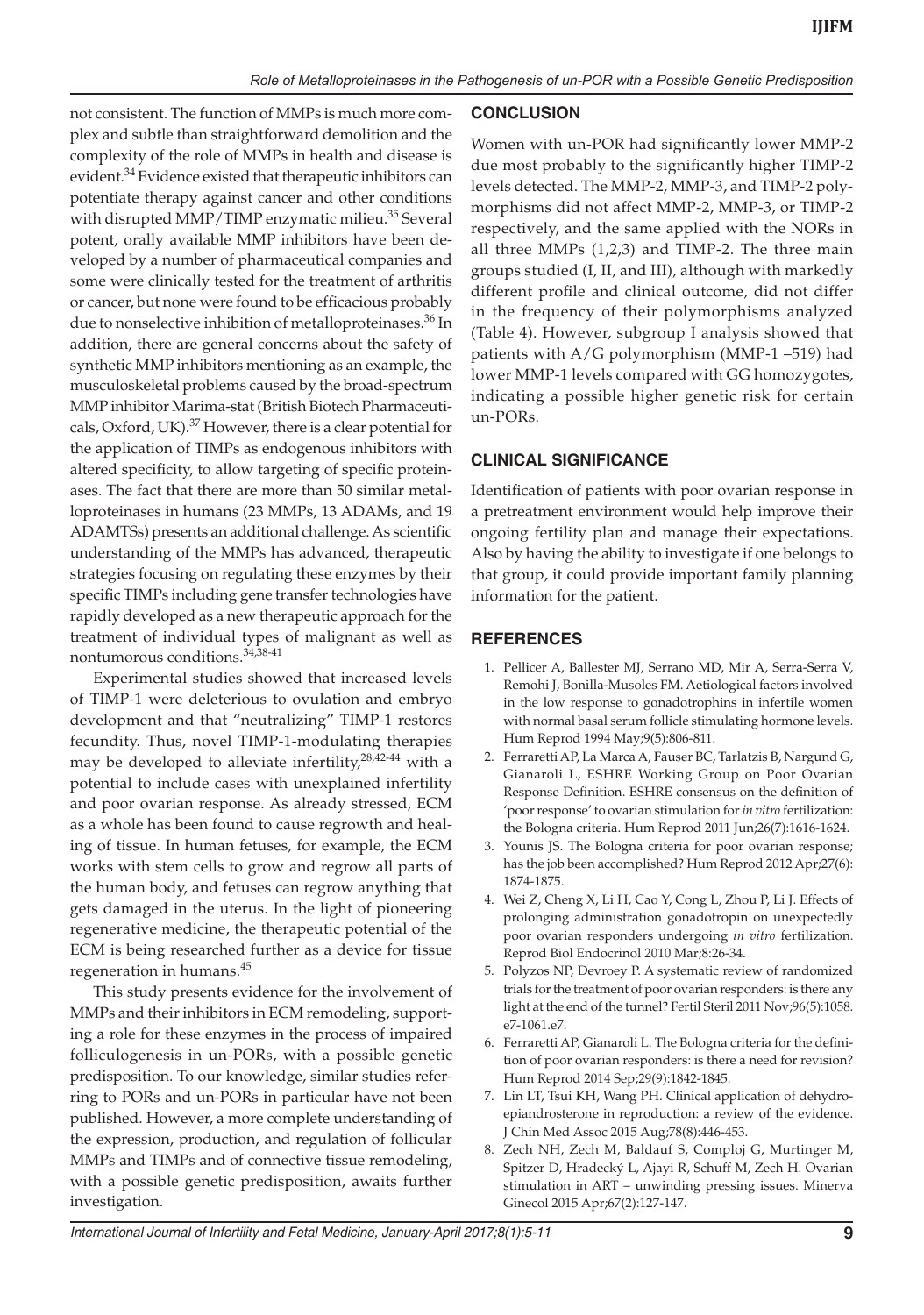- 9. Vlahos N, Papalouka M, Triantafyllidou O, Vlachos A, Vakas P, Grimbizis G, Creatsas G, Zikopoulos K. Dehydroepiandrosterone administration before IVF in poor responders: a prospective cohort study. Reprod Biomed Online 2015 Feb;30(2):191-196.
- 10. Haas J, Zilberberg E, Machtinger R, Kedem A, Hourvitz A, Orvieto R. Do poor-responder patients benefit from increasing the daily gonadotropin dose during controlled ovarian hyperstimulation for IVF? Gynecol Endocrinol 2014 Sep;31(1): 79-82.
- 11. Yeung TW, Chai J, Li RH, Lee VC, Ho PC, Ng EH. A randomized, controlled, pilot trial on the effect of dehydroepiandrosterone on ovarian response markers, ovarian response, and *in vitro* fertilization outcomes in poor responders. Fertil Steril 2014 Jul;102(1):108-115.
- 12. Papaleo E, Vanni VS, Viganò P, La Marca A, Pagliardini L, Vitrano R, Zanirato M, Marsiglio E, Privitera L, Candiani M. Recombinant LH administration in subsequent cycle after "unexpected" poor response to recombinant FSH monotherapy. Gynecol Endocrinol 2014 Nov;30(11):813-816.
- 13. Tzafetas M, Tantanasis T, Zournatzi1 V, Lathouras K, Loufopoulos A. The challenge of improving IVF in normogonadotrophic (unexpected) young poor ovarian responders: the predictive value of a flexible treatment protocol based on the "Biophysical Profile of the Uterus". Open J Obstet Gynecol 2015 Sep;5(11):654-564.
- 14. Luo D, Mari B, Stoll I, Anglard B. Alternative splicing and promoter usage generates an intracellular stromelysin 3 isoform directly translated as an active matrix metalloproteinase. J Biol Chem 2002 Jul;277(28):227-236.
- 15. Kwan JA, Schulze CJ, Wang W, Leon H, Sariahmetoglu M, Sung M, Sawicka J, Sims DE, Sawicki G, Schulz R. Matrix metalloproteinase-2 (MMP-2) is present in the nucleus of cardiac myocytes and is capable of cleaving poly (ADP-ribose) polymerase (PARP) *in vitro*. FASEB J 2004 Apr;18(6):690-692.
- 16. Kim YS, Joh TH. Matrix metalloproteinases, new insights into the understanding of neurodegenerative disorders. Biomol Ther (Seoul) 2012 Mar;20(2):133-143.
- 17. Xue M, Jackson C. Extracellular matrix reorganization during wound healing and its impact on abnormal scarring. Adv Wound Care (New Rochelle) 2015 Mar;4(3):119-136.
- 18. Visse R, Nagase H. Matrix metalloproteinases and tissue inhibitors of metalloproteinases: structure, function, and biochemistry. Circ Res 2003 May;92(8):827-839.
- 19. Brew K, Nagase H. The tissue inhibitors of metalloproteinases (TIMPs): an ancient family with structural and functional diversity. Biochim Biophys Acta 2010 Jan;1803(1):55-71.
- 20. Wolfsberg TG, Straight PD, Gerena RL, Huovila AP, Primakoff P, Myles DG, White JM. ADAM, a widely distributed and developmentally regulated gene family encoding membrane proteins with a disintegrin and metalloprotease domain. Dev Biol 1995 May;169(1):378-383.
- 21. Pei D, Kang T, Qi H. Cysteine array matrix metalloproteinase (CA-MMP)/MMP-23 is a type II transmembrane matrix metalloproteinase regulated by a single cleavage for both secretion and activation. J Biol Chem 2000 Oct;275(43):33988-33997.
- 22. Brew K, Dinakarpandian D, Nagase H. Tissue inhibitors of metalloproteinases: evolution, structure and function. Biochim Biophys Acta 2000 Mar;1477(1-2):267-283.
- 23. Willenbrock F, Murphy G. Structure-function-relationships in the tissue inhibitors of metalloproteinases. Am J Respir Crit Care Med 1994 Dec;150(6 Pt 2):S165-S170.
- 24. McIntush EW, Smith MF. Matrix metalloproteinases and tissue inhibitors of metalloproteinases in ovarian function. Rev Reprod 1998 Jan;3(1):23-30.
- 25. Gaide Chevronnay HP, Selvais C, Emonard H, Galant C, Marbaix E, Henriet P. Regulation of matrix metalloproteinases activity studied in human endometrium as a paradigm of cyclic tissue breakdown and regeneration. Biochim Biophys Acta 2012 Jan;1824(1):146-156.
- 26. Rudek MA, Venitz J, Figg WD. Matrix metalloproteinase inhibitors: do they have a place in anticancer therapy? Pharmacotherapy 2002 Jun;22(6):705-720.
- 27. Abdallah MA, Lin PC, Nakajima ST, Eblen AC, Kang SK, Gercel-Taylor C. Comparisons of matrix metalloproteinase 1, 2, and 9 activity in periovulatory follicular fluid from natural and stimulated menstrual cycles. Fertil Steril 2006 Mar;85(3):800-801.
- 28. Stilley JA, Sharpe-Timms KL. TIMP1 contributes to ovarian anomalies in both an MMP-dependent and -independent manner in a rat model. Biol Reprod 2012 Feb;86(2):47-56.
- 29. Zeleznik AJ, Schuler HM, Reichert LE. Gonadotropin-binding sites in the rhesus monkey ovary role of the vasculature in the selective distribution of human chorionic gonadotropin to the preovulatory follicle. Endocrinology 1981 Aug;109(2):356-362.
- 30. Hernandez ER, Hurwitz A, Vera A, Pellicer A, Adashi EY, LeRoith D, Roberts CT Jr. Expression of the genes encoding the insulin-like growth factors and their receptors in the human ovary. J Clin Endocrinol Metab 1992 Feb;74(2):419-425.
- 31. Haller K, Salumets A, Uibo R. Anti-FSH antibodies associate with poor outcome of ovarian stimulation in IVF. Reprod Biomed Online 2008 Mar;16(3):350-355.
- 32. Lee DW, Grasso P, Dattatreyamurty B, Deziel MR, Reichert LE. Purification of a high molecular weight follicle-stimulating hormone receptor-binding inhibitor from human follicular fluid. J Clin Endocrinol Metab 1993 Jul;77(1):163-168.
- 33. Korytina GF, Tselousova OS, Akhmadishina LZ, Viktorova EV, Zagidullin SZ, Viktorova TV. Association of MMP3, MMP9, ADAM33, and TIMP3 polymorphisms with chronic obstructive pulmonary disease and its progression. Mol Biol 2012 May;46(3):438-449.
- 34. Nagase H, Visse R, Murphy G. Structure and function of matrix metalloproteinases and TIMPs. Cardio Res 2006 Feb;69(3):562-573.
- 35. Liu PC, Liu X, Li Y, Covington M, Wynn R, Huber R, Hillman M, Yang G, Ellis D, Marando C, et al. Identification of ADAM10 as a major source of HER2 ectodomain sheddase activity in HER2 overexpressing breast cancer cells. Cancer Biol Ther 2006 Jun;5(6):657-664.
- 36. Zucker S, Cao J, Chen WT. Critical appraisal of the use of matrix metalloproteinase inhibitors in cancer treatment. Oncogene 2000 Dec;19(56):6642-6650.
- 37. Baker AH, Edwards DR, Murphy G. Metalloproteinase inhibitors: biological actions and therapeutic opportunities. J Cell Sci 2002 Oct;115(Pt 19):3719-3727.
- 38. Hulboy DL, Rudolph LA, Matrisian LM. Matrix metalloproteinases as mediators of reproductive function. Mol Hum Reprod 1997 Jan;3(1):27-45.
- 39. Curry TE Jr, Osteen KG. Cyclic changes in the matrix metalloproteinase system in the ovary and uterus. Biol Reprod 2001 May;64(5):1285-1296.
- 40. Wang H, Wen Y, Mooney S, Li H, Behr B, Polan ML. Matrix metalloproteinase and tissue inhibitor of matrix metalloproteinase expression in human preimplantation embryos. Fertil Steril 2003 Sep;80 (Suppl 2):736-742.